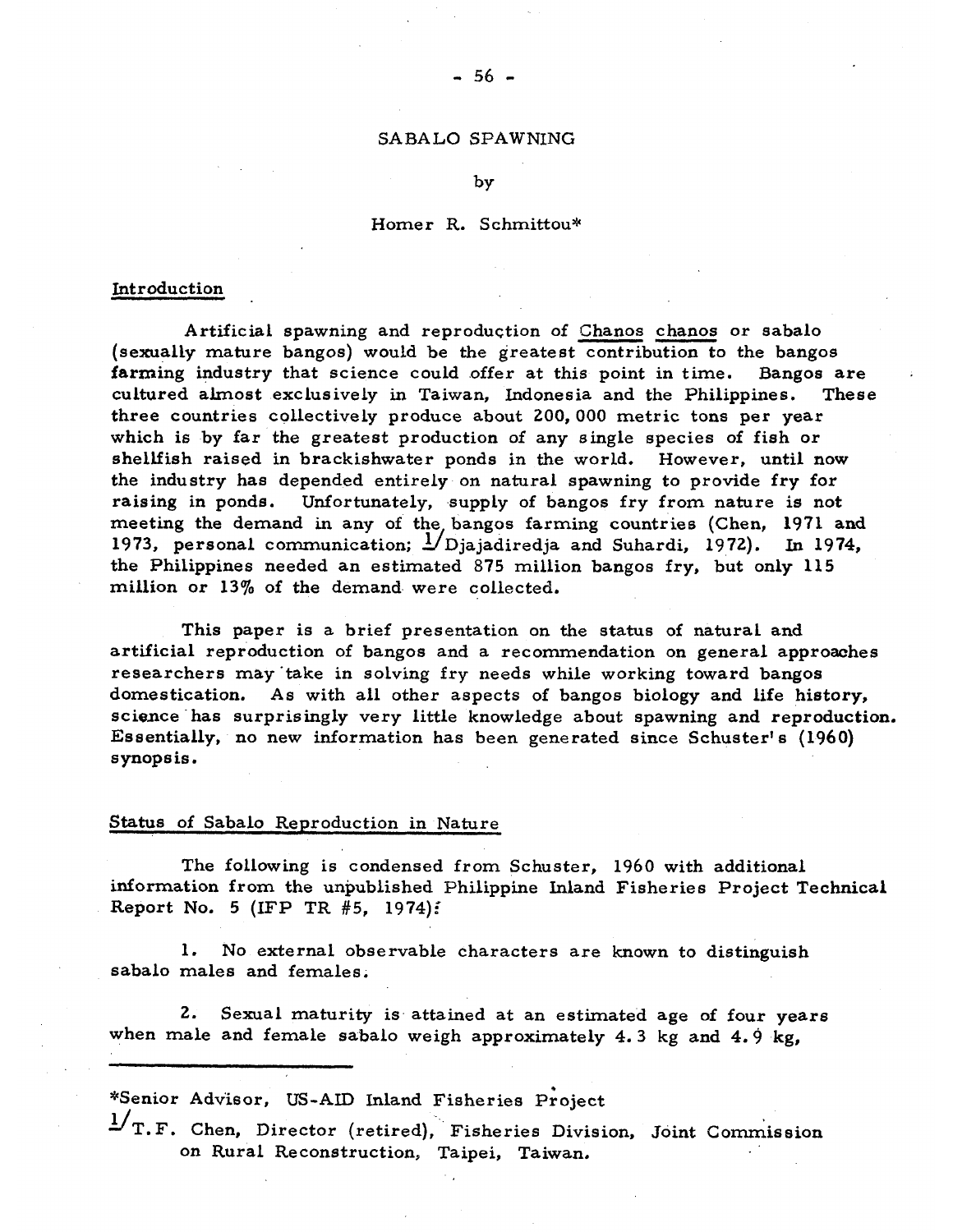respectively. (Schuster, 1960).

3. The fecundity of sabalo is estimated to be between 3 million and 7.3 million eggs per spawn, and a fecundity second only to the cod fish among vertebrate animals.

4. Sabalo are polygamous; schools of sabalo, in pre-spawning behaviour or in the act of mating, have been observed during several spawnning seasons in water from 4 to 5-m depth.

5. Individual female sabalo spawn only one time per year which may be anytime during the season of up to several months. Male sabalo are capable of spawning over a long period within a season and probably mate with more than one female.

6. The pelagic eggs are fertilized while they float in the surface layers after spawning.

7. Spawning takes place in the evening from "8 to 10 hours" and the eggs develop in about 24 hours.

8. Spawning takes place in quiet, shallow sandy bays where the water is clear and the bottom consists of sand and corals.

9. Spawning seasons vary between and within geographic locations.

10. Bangos raised in ponds or have voluntarily entered fresh or brackishwater lakes remain sexually undeveloped and sterile as long as they are landlocked.

### Status of Artificial Reproduction of Sabalo

Numerous unpublished reports exist on various attempts to artificially reproduce sabalo in the Philippines, Taiwan and Indonesia. Some of the most informative work has been done by Liao (1971) in Taiwan and the Inland Fisheries Project (IFP TR  $#5$ , 1974) in the Philippines. The following is a summary of conclusions reported in IFP TR  $#5$ , 1974:

1. Almost all sabalo males capture during spawning seasons have had ripe sperm and are strippable while females have been in various stages of gonadal development from first stages of development to post spawning. However, none has been captured with ripe, strippable eggs or ova.

2. Artificial spawning by stripping is possible for both males and females.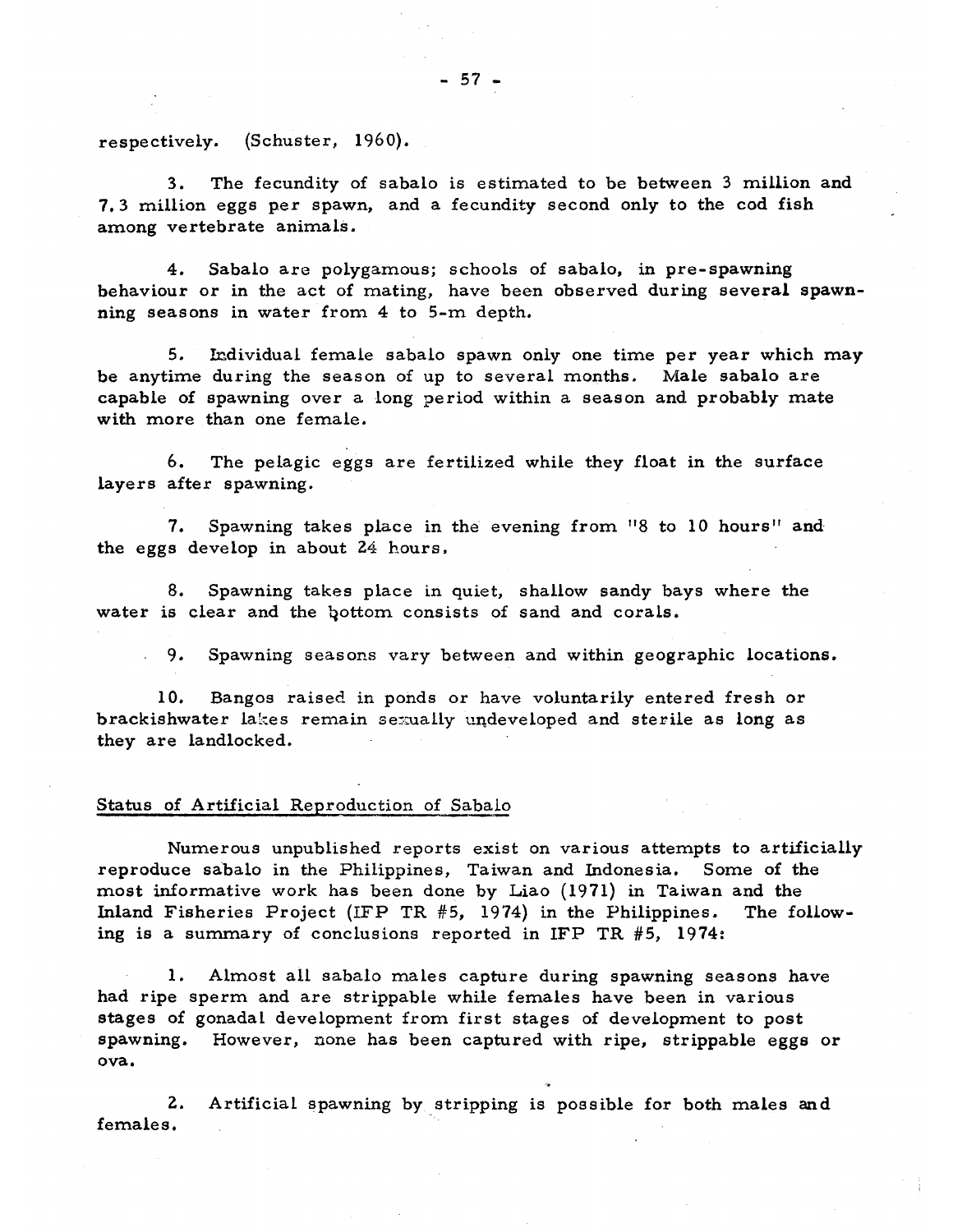3. Wild adults sabalo are highly excitable, and extremely difficult to capture and handle without causing stress and shock which result in death within a few minutes to a few hours depending on severity of stress. Techniques to capture, handle and indefinitely hold sabalo without severe stress must be developed before artificial reproduction of wild adult sabalo can be highly efficient.

### Recommended Strategy in Pursuing Research on Sabalo Reproduction

It is essential to the growth and perhaps even the survival of the bangos farming industry that the species be artificially reproduced as quickly as possible. Ultimately, it will be essential that we achieve control over the complete life cycle of bangos. In the interim, while researchers are developing knowledge on artificial reproduction and control of the life cycle of the bangos, we must learn better ways to utilize natural reproduction.

The figure below diagrammatically illustrates alternatives or avenues that different researchers and research institutions may take to collectively achieve, through coordinated cooperative effort, better utilization of natural sabalo reproduction while simultaneously working toward artificial reproduction and, eventually, control over the bangos life cycle. The four alternatives (A, B, C, and D) are discussed following the figure.

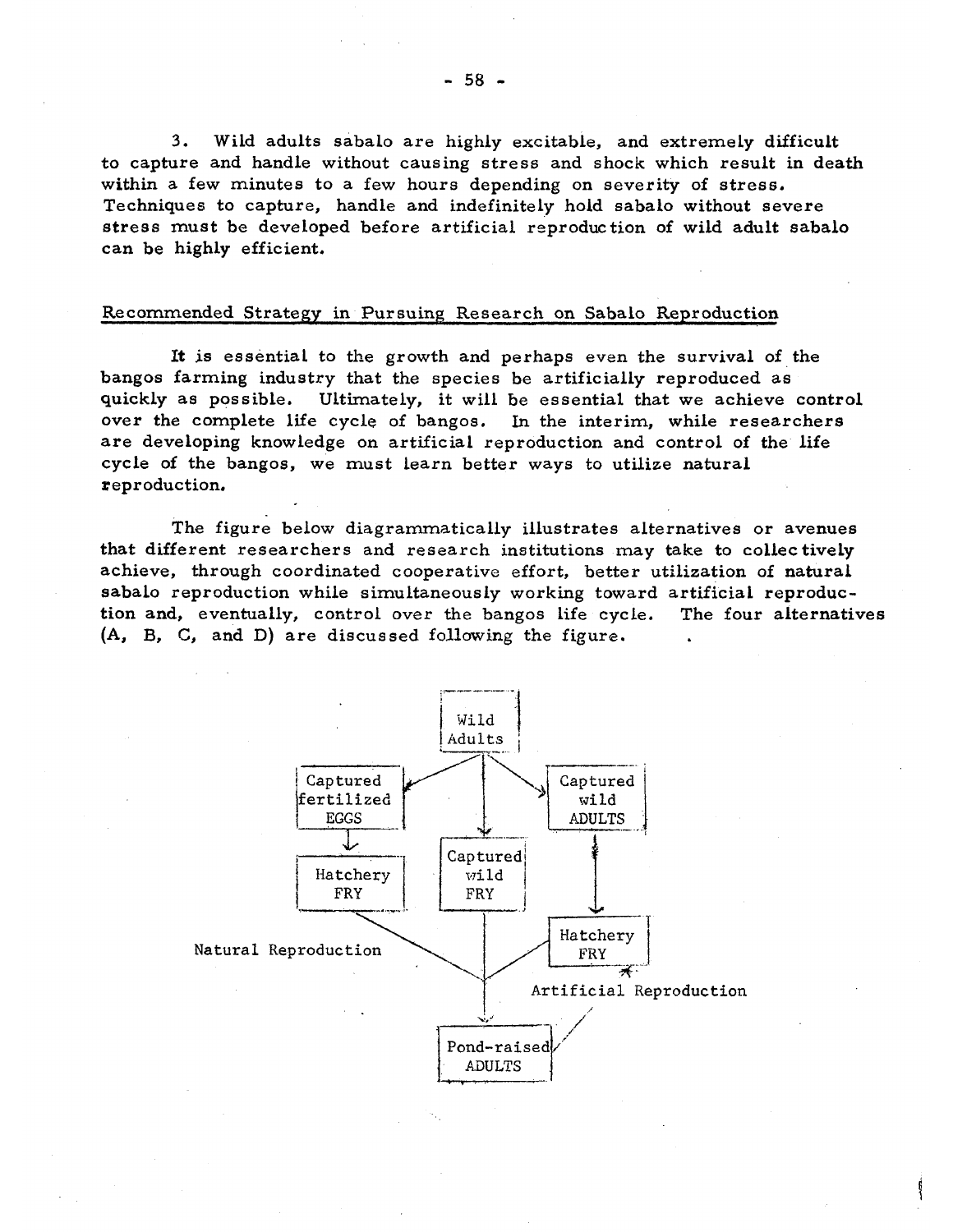Alternative A - Research could be initiated immediately using captured wild fry to learn the requirements for raising fry to sexually mature adults, a feat that has never been accomplished, but an essential setup in achieving control over bangos life cycle.

Alternative  $B$  - Research may be centered on locating specific spawning grounds of sabalo which will open other avenues of research such as:

1) studying both ecological conditions where sabalo spawn in nature and spawning-mating behavior of sabalo.

2) developing hatchery techniques for incubating eggs and raising the sacfry to normal capture size of 10 to 13 cm.

3) developing new techniques for mass collection of wild eggs and fry on and near the spawning grounds.

Alternative C - Research may be centered on spawning and reproducing sexually mature sabalo captured directly from the sea and/or adult sabalo captured from the sea and held in captivity until gonadal maturity. Knowledge developed in Alternative A and B would be utilized after fertilization of the eggs.

Alternative D - Little, if any, meaningful research can be done on developing control over the life cycle of bangos outside of research in Alternatives A, B and C until developments have been achieved in those areas. Once control of the life cycle has been obtained, much research will be required to improve handling techniques, increase survival, improve selected characters through genetic improvement and many others.

Organizations known to be doing research on natural and/or artificial sabalo reproduction are listed below with names and address of contact personnel:

> BUREAU OF FISHERIES AND AQUATIC RESOURCES Mr. Thomas Reyes Intramuros, Manila, Philippines

UNIVERSITY OF THE PHILIPPINES COLLEGE OF FISHERIES Dean R. O. Juliano Diliman, Quezon City, Philippines

SEAFDEC AQUACULTURE DEPARTMENT Mr. Porfirio R. Manacop, Sr. Tigbauan, Iloilo, Philippines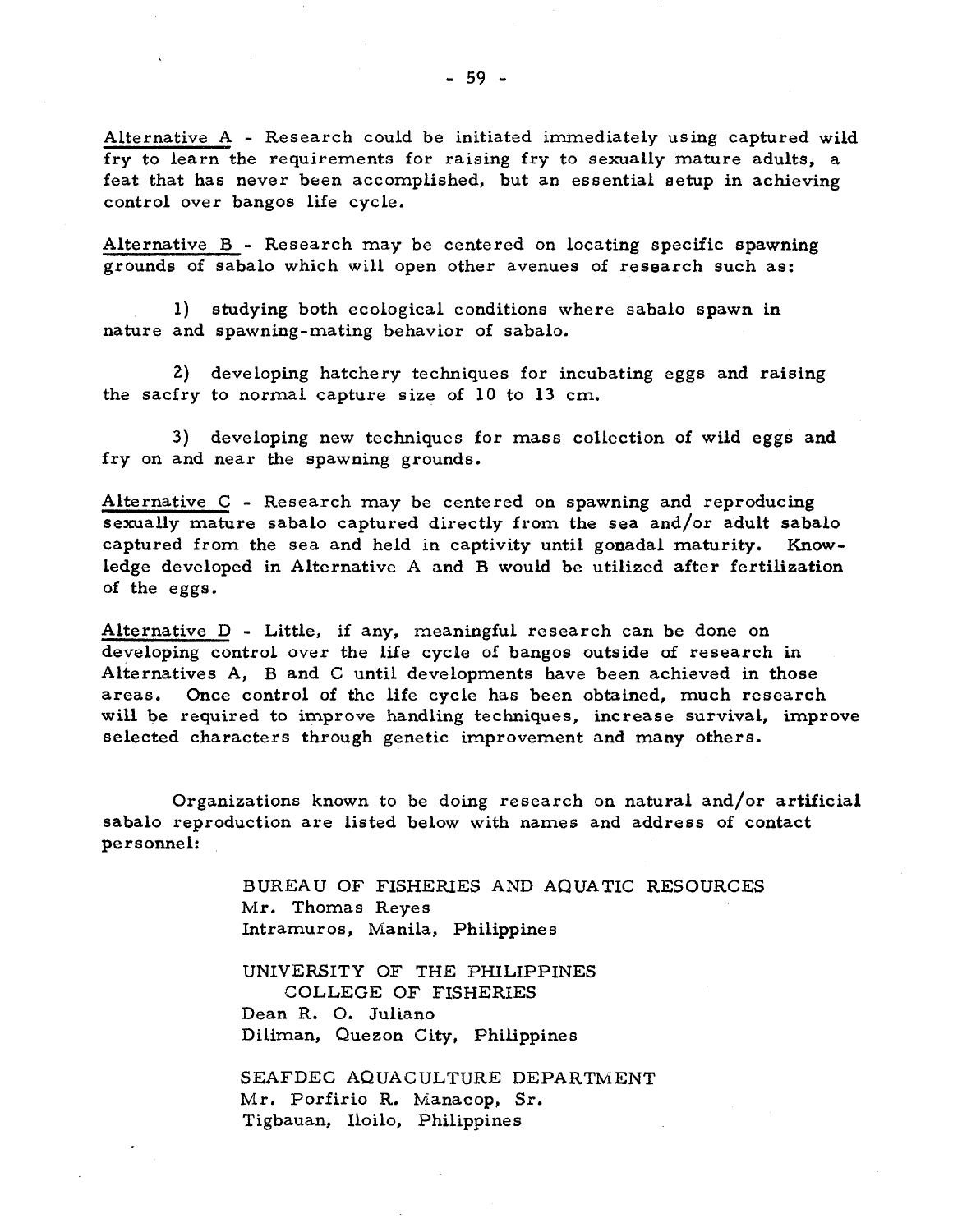OCEANIC INSTITUTE Dr. Colin E. Nash Makapuu Oceanic Center Hawaii, U.S.A. 96795

### Literature Cited

- Djajadiredja, R. and Suhardi; 1972. Exploration of new chanos fry resources--A trial for overcoming seed shortage in Java. Procl. 15th Indo-Pacific Fish. Coun., 10 p.
- Inland Fisheries Project Technical Report No. 5, January 1 through June 20, 1974. University of the Philippines College of Fisheries,  $9 - 20.$
- Liao, I-Chiu 1971. Note on some adult milkfish from the coast of Southern Taiwan. Aquiculture, 1(3);1-10.
- Schuster, W.H. 1960. Synopsis of biological data on milkfish Chanos chanos (Forskal), 1975. FAO Fish. Biol. Synopsis No. 4, FAO, Rome 58 p.

## Bibliography

- Angeles, H.G. 1968. A preliminary report on the observations and possibilities of induced spawning of mullet and milkfish. Indo-Pacific Fish Council. Occasional Paper, 7l/8.
- Buñag, D.M. 1948. Sabalo spawning in Morong, Bataan. Unpublished report.
- Buñag, D.M. 1951. Spawning Habits of Chanos chanos (Forskal). Based on the Diameter Measurements of the Developing Ovarian Egg. Tech. Rep. Ind-Pacific Fish Council. 3rd Meeting (16) 1 p. (abstract).
- Delmendo, M.N. and H.G. Angeles 1968. Some Observations on the Fisheries of Naujan Lake and Recommendations for their conservation and management. Presented as IPFC/C68/Tech. 19, at 13 Seaman, IPFC Brisbane, Australia.